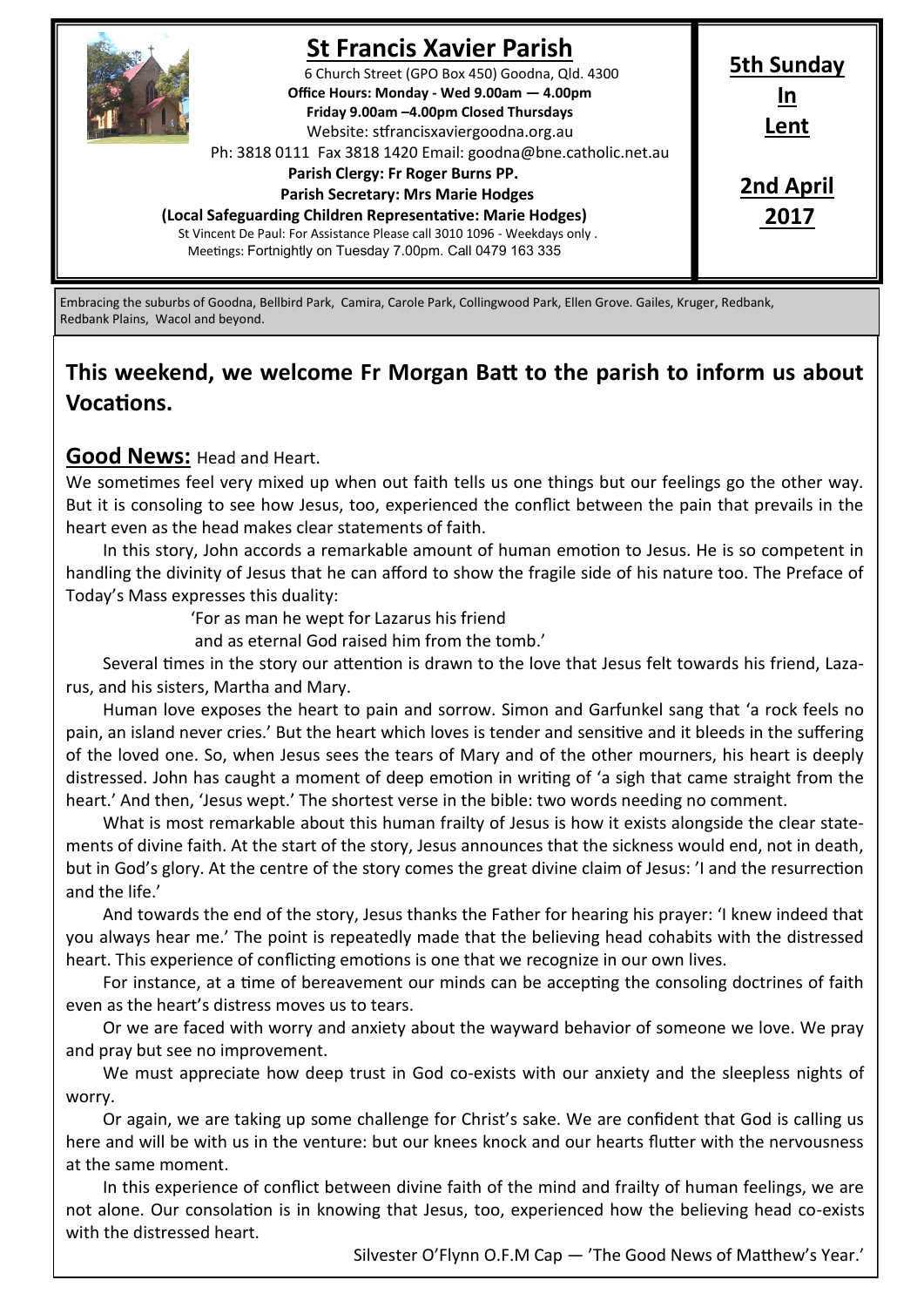## **Welcome back Fr Roger.**

**Parish Visit– Fr Morgan Batt and Patrick Ransom** from the Vocation Brisbane Office will be visiting our parish community this weekend 1st/2nd April to celebrate Mass with us and to promote Vocations.

**EASTER RAFFLE** Once again Catholic Church Insurance have donated a hamper for us to raffle tickets are on sale after all the Masses. Tickets are \$2 each or 3 for \$5. Raffle will be drawn after the 9-00am Mass on Palm Sunday.

**Help Needed** with Children's Liturgy at the 9-00am Mass. Due to the increasing number of children attending Makerita needs the help of parents whose children attend or a volunteer who is willing to help each week and confident enough to take the class when Makerita is unable to. At the moment it is just Makerita supervising some Sundays up to 60 children this is not acceptable.

**Centenary of Fatima Calendars** We have received calendars from Australia Needs Fatima if you would like one please feel free to take one. They are on the trolley in the Pergola area.

**St Francis Xavier Catholic Samoan Community** Are you Samoan and new to our Parish? Are you aware that our Parish Samoan Community meet the first Sunday of the month in the Ron Illidge Centre after the 9-00am Mass? Sunday School in Samoan is every Sunday at 7-30am in the Ron Illidge Centre, Choir Practice is the last 2 Saturdays of the month in preparation for singing at the 9-00am Mass on the first Sunday of the month. Feel free to join us at our next get together on Sunday 2nd April.

We also have a Women's League (Mafutaga Tua) who meet the 4th Saturday at 7am for an hour. For more information phone Filo on 3814 6184 or Mob 0436 027 197

## **THE SEASON OF LENT** is the most appropriate time for celebrating the **SACRAMENT OF PENANCE.**

Already on Ash Wednesday the people of God has heard the solemn invitation, *Turn away from sin and believe the good news.* It is therefore fitting to have several penitential celebrations during Lent, so that all the faithful may have the opportunity to be reconciled with God and their neighbour and so be able to celebrate the paschal mystery in the Easter Triduum with renewed hearts.

The Sacrament of Penance is better celebrated *before* rather than during the Easter Triduum. **Here in the Parish,** each Saturday from 5.00pm—5.30pm the Sacrament of Penance is offered in the Church. We will be using the revised rite of the Sacrament and laminated sheets giving the order of the Sacrament of Penance will be available.

In Holy Week on Wednesday 12th April, there will be a Communal Second Rite of the Sacrament of Penance in the Church.

#### **Cyclone Debbie Recovery Appeal has been launched by St Vincent de Paul.**

Donations to the appeal can be made online, through the Vinnies website [www.vinnies.org.au](http://www.vinnies.org.au) or by calling 07 3010 1002 or posting to PO Box 3351, south Brisbane, QLD, 4001.

**Chrism Mass–** Archbishop Mark Coleridge invites you to the Annual Chrism Mass to be held in the Cathedral of St Stephen on Thursday 6 April2017 commencing at 7-00pm. This is a celebration for the entire Archdiocese and all are welcome.

HUMOUR: Two rival villages were locked in battle in the annual cricket match. Responding to an appeal for "leg before wicket", the umpire gave the batsman "out".

The batsman took this badly and, banging his bat on the ground, strode off to the pavilion. He approached the nearest panama hat and white coat. "That was never "out", he declared. "You need glasses". "So do you," came the reply. "I'm selling ice-cream".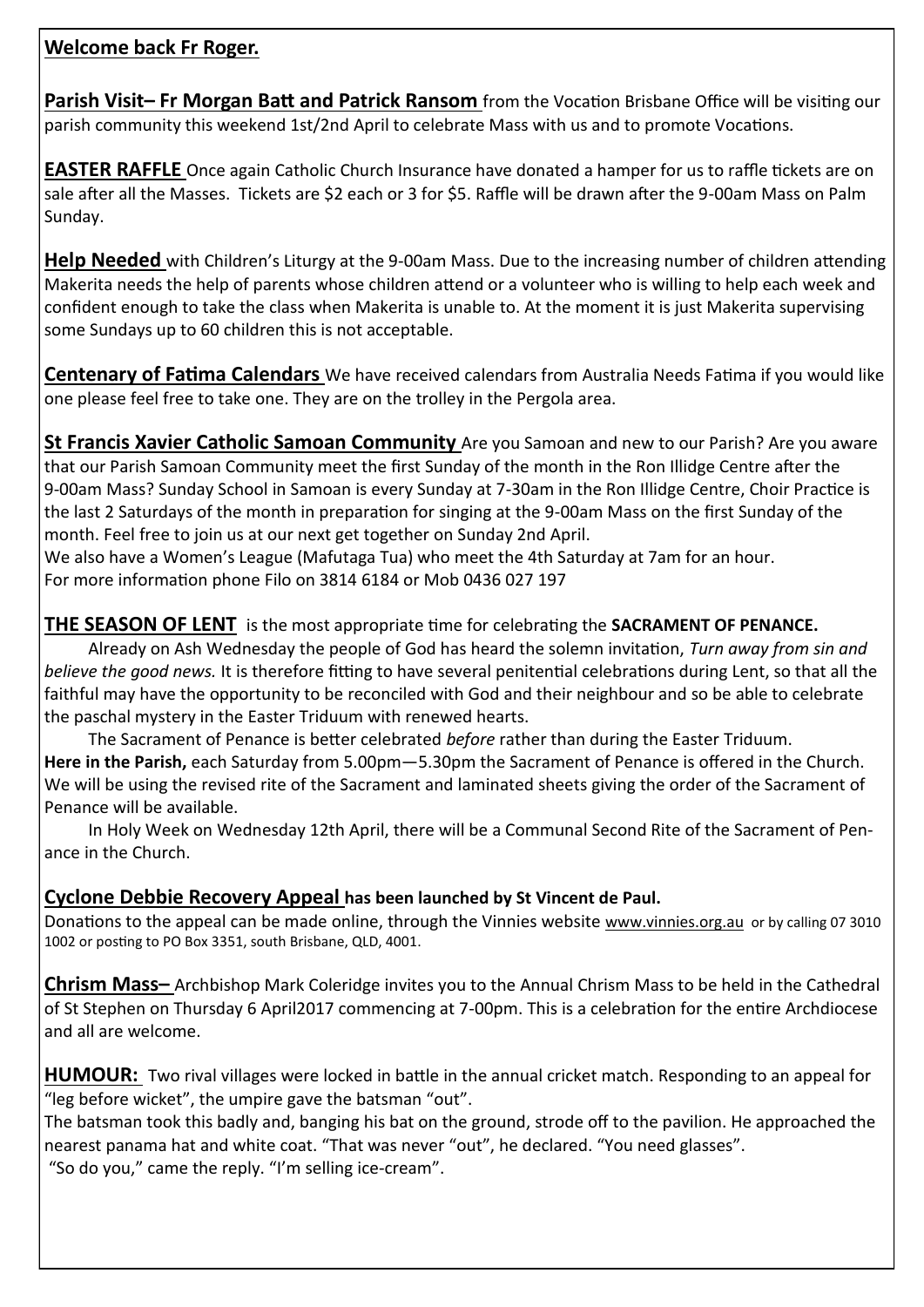#### Spirituality for Life



speaking of gratitude, generosity, responsibility and increase



*Each one of you has received a special grace, so, like good stewards responsible for all these varied graces of God, put it out at the service of others." (1 Peter 4:10)* 

#### **April 2, 2017-Fifth Sunday of Lent**

*"Jesus said to her, 'Did I not tell you that if you believe you will see the glory of God?" JOHN 11:40* Many of us say that we believe in God. We go to church on Sunday. We volunteer for events at our parish. But when life gets hard, the pressure is on, things aren't going our way, do we really believe, do we really put our trust in the Lord? When we live a life of gratitude, being thankful for the gifts we

have been given, we really do see that God is providing all that we need. *(Accessed from http://archstl.org/ stewardship/page/bulletin-inserts on 27th March,2017)*

# **Stewards of the Church: Solidarity and Stewardship**

The most basic and pervasive obstacle is sheer selfish lack of love, a lack which people must acknowledge and seek to correct when they find it in their own hearts and lives. For the absence of charity from the lives of disciples of Jesus in itself is self-defeating and hypocritical. . . Extreme disparities in wealth and power also block unity and communion. Such disparities exist today between person and person, social class and social class, nation and nation. They are contrary to that virtue of solidarity grounded in charity . . . *Stewardship – A Disciple's Response. A Pastoral Letter on Stewardship.*

 $\bm{\mathit{F}}$ *or if a man with gold rings on his fingers and fine clothes comes into your assembly, and a poor person in shabby clothes also comes in and you pay your attention to the one wearing the fine clothes and say 'sit here please' while you say to the poor one 'stand there' or 'sit at my feet' have you not made distinctions among yourselves . . . ? James 2:2-3*

Like many people, I've reacted negatively to the various statements by the Pope and Bishops and even my pastor and parish leadership against capital punishment, or nuclear weapons, or other matters. Why don't they just mind their own business!? But then I think about all those times in the Gospels that Jesus said things that the crowds didn't like. And of course I realize that the Pope and Bishops aren't minding their own business because the Gospels tell them – and us – to speak out in solidarity with all humanity, especially the poor and powerless and persecuted. And while I still don't agree with all they have to say, I know they spend their whole careers focusing on what Jesus says. So I do pay more attention and consider more carefully what they are saying, reminding us that we are all brothers and sisters, all of us children of God.

#### **Questions:**

What can you do to make your community (neighborhood, parish, work or school) feel a sense of unity – a sense that those who are part of your community are more alike then unalike?

My real discovery of the gift of life is accepting the gift that anonymous people offer to me without condition and no strings attached. . . . Every three weeks or so, I go to Providence Hospital for a transfusion of blood . . . I go into a room, and a nurse brings me a gift of blood. It is an anonymous gift that comes from an African-American, a Native American, an Asian, Hispanic, an Anglo – an anonymous person who gives me a gift with no string attached, no conditions. It is the gift of life that sustains my life and I am grateful. *Archbishop Thomas Murphy.*